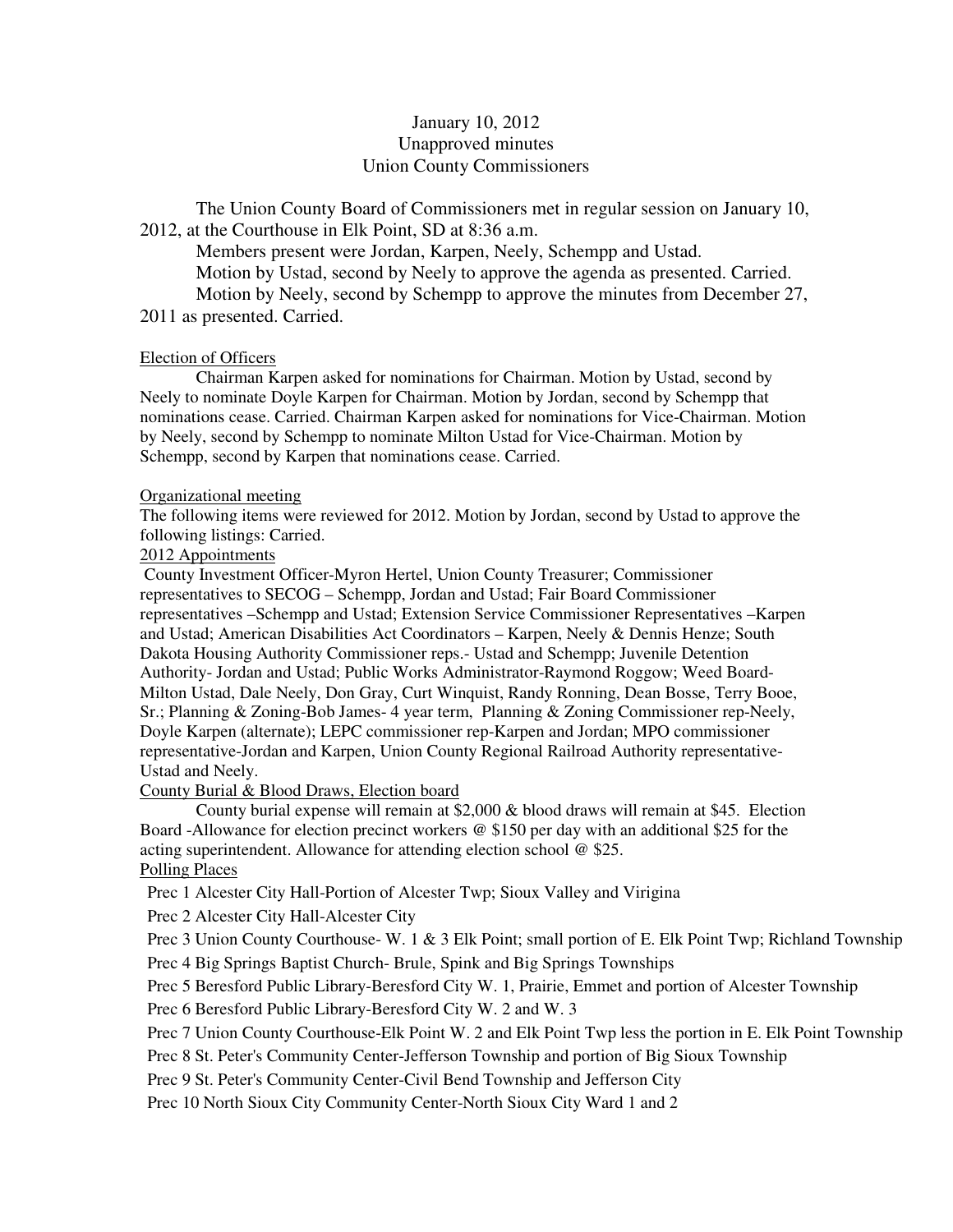Prec 11 North Sioux City Community Center- North Sioux City Wards 3 & 4 and portion of Big Sioux Township Prec 12 Holy Cross Lutheran Church- Dakota Dunes East of Dakota Dunes Boulevard

Prec 13 Blessed Teresa Parish-Dakota Dunes West of the Dakota Dunes Boulevard and portion of Big Sioux Twp Commission meetings

 Commission Meetings-officially held every other Tuesday at 8:30 a.m. unless otherwise stated.

# Legal Newspapers

 Leader Courier, Alcester Union & Hudsonite, Beresford Republic and Dakota Dunes North Sioux City Times

# Depositories

 Bank 360, Liberty Bank, State Bank of Alcester, 1st Savings Bank, 1st Financial Bank, Home Federal Bank, Security National Bank and SD Public Fund Investment (FIT) Coroner Fees

 Coroner fees remain the same at \$58 per view of the body and mileage to be paid the same as other county officials.

Sick Leave Bank Committee

 Marvin Schempp (commissioner); Tracy Smith (sheriff) Cristy Harkness (highway) and Scott Sexton (courthouse).

## Bank Balance

# AUDITOR'S ACCOUNT WITH THE COUNTY TREASURER December 2011

| Total amount of deposits in bank                 | \$107,752.91   |
|--------------------------------------------------|----------------|
| Total amount of actual cash                      | \$2,412.05     |
| Total amount of checks and drafts in Treasurer's |                |
| possession not exceeding three days              | \$40,080.14    |
| Investments                                      | \$4,720,231.38 |
| Cash Variance                                    | $-$ \$84.36    |
| Credit card outstanding                          | \$541.06       |
| Total                                            | \$4,870,933.18 |

\*Note: These figures include all funds administered by the county including city, schools & township revenue and other pass through accounts

# December Monthly Reports

 Clerk of Courts reported \$52,473.54 in fines and fees. County Nurse reported 0 in donations and fees. Federal Prisoner & INS room & board fees-\$9,148.23. Register of Deeds' reported \$16,514.50 in transfer tax and \$9,336 in fees. Veterans Service Officer reported 51 individual contacts.

# Public Works

PWA Roggow met with the board to discuss various matters.

# Handbook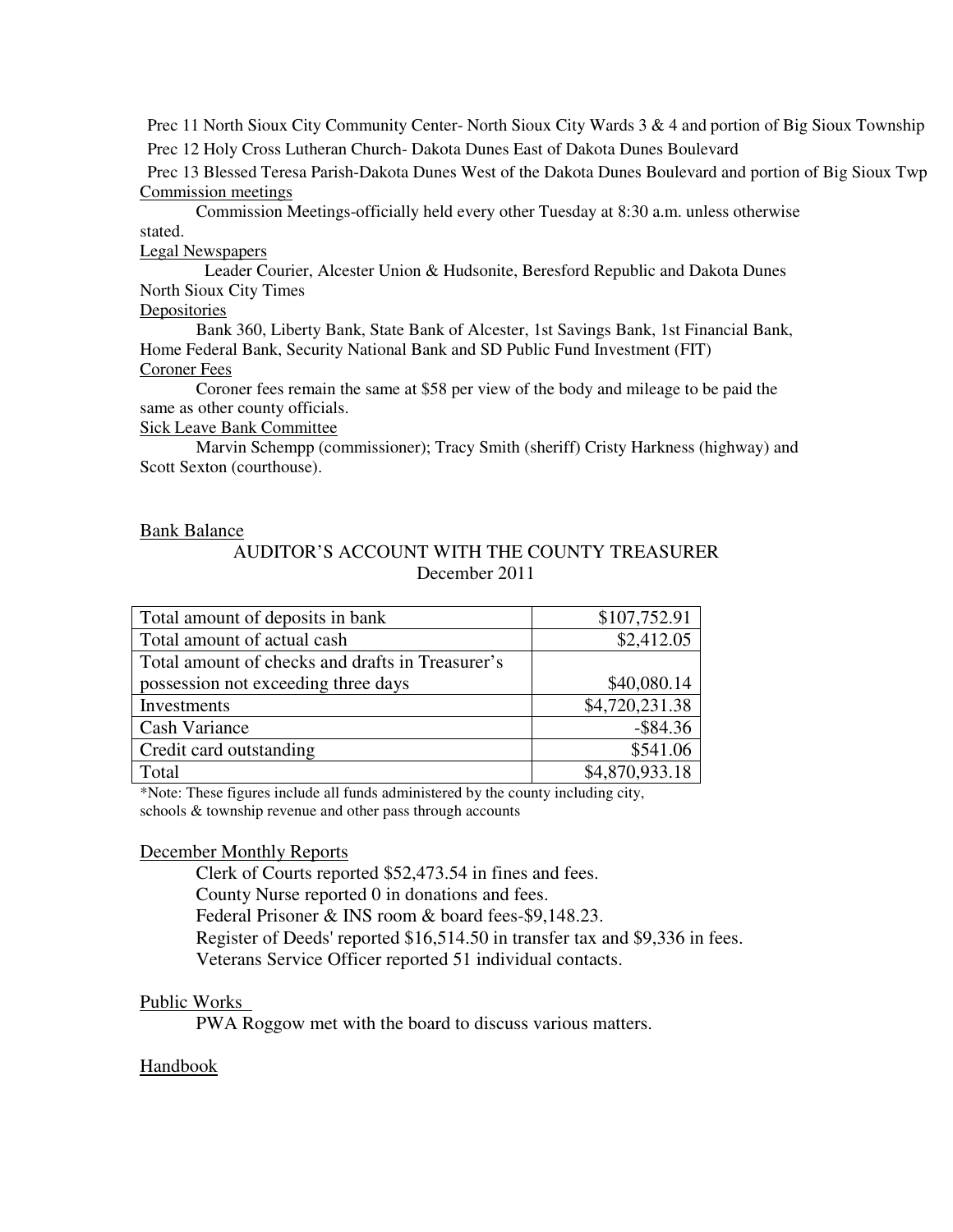Discussion took place on updating the Union County Personnel handbook. Further discussion and completion will be held at the next meeting.

## Executive Session

Motion by Ustad, second by Neely to enter executive session at 9:40 a.m. to discuss legal matters. Carried. Chairman declared them out of session at 10:10.

## Recess

Chairman declared a five-minute recess at 10:15.

#### Abatement Requests

 2012-001.Carol Geu was present for abatement application for the property located at Lot 42 of Dakota Dunes Golf Course; parcel 23.GC.04.1042. After reviewing the application and discussion with Director of Equalization Steckelberg, a motion by Jordan, second by Schempp to remove 21,702 from assessed valuation due to destruction of basement property for the 2011 real estate taxes. Motion carried.

2012-002. Pamela Jochum was present for abatement application for the property located at Lot 78 & N25' of Lot 79 Riv-R-Land Estates; parcel 11.00.21.6146. After reviewing the application and discussion with Director of Equalization Steckelberg, a motion by Jordan, second by Ustad to remove 47,020 from assessed valuation due to destruction of basement property for the 2011 real estate taxes. Motion carried.

2012-003. Ron and Marcia Bartels were present for abatement application for the property located at Lots 62 & 63 Riv-R-Land Estates; parcel 11.00.21.6116. After reviewing the application and discussion with Director of Equalization Steckelberg, a motion by Jordan, second by Neely to remove 8,783 from assessed valuation due to destruction of flooring for the 2011 real estate taxes. Motion carried.

The remaining applications will be reviewed by the Director of Equalization and presented at the board meeting on January 24, 2012 for approval.

#### New Business

Commissioner Jordan discussed the 911 state committee with the board.

#### Elected Positions

 Motion by Jordan, second by Ustad to set the minimum salaries for the Treasurer and States Attorney positions for possible 2013 newly elected positions as follows: Treasurer- \$40,000; States Attorney- \$60,000; Commissioner- \$11,760. Carried.

#### County Vehicle

 Motion by Jordan, second by Ustad to purchase a 2012 Dodge Grand Caravan on the state bid for \$21,237. Carried.

#### Media Center

Chairman Karpen discussed purchasing equipment for the commission chambers.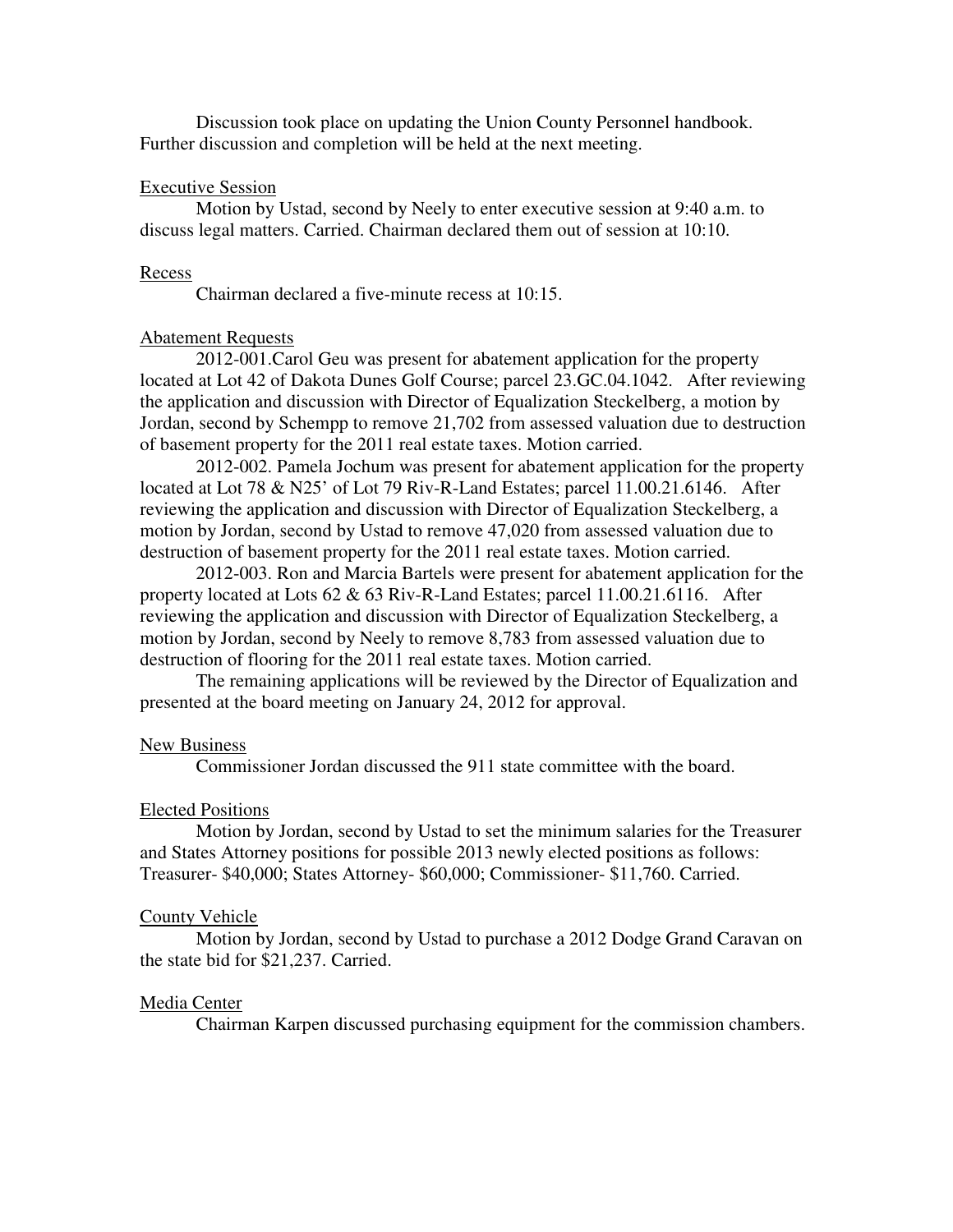#### 2012 Salaries

 In accordance with SDCL 6-1-10 the following list of salaries shall be published: Monthly:

 Ross Jordan-\$980; Doyle Karpen-\$1080 (chairman- \$100); Dale Neely-\$980; Marvin Schempp-\$980; Milton Ustad-\$980 (Commissioners); Jerry Miller-\$5,825.82 (States Attorney); Alexis Tracy- \$3,965.46 (Deputy States Attorney); Tina Knudson \$1,926.98 (Office Manager); Cathy Smith-\$2,047.36 (Legal Assistant) Raymond Roggow-\$5,406.53 (Public Works Administrator-4,079.74 & EMA Director-1,326.79); Melissa Dawdy-2,088.71 (Hwy. Adm. Assistant); Crystal Harkness-\$2,926.26 (Hwy. Executive Secretary-2,789.55 & EMA-136.71); Dan Limoges-\$4,694.22 (Sheriff); Scott Sexton-\$4,016.48 (Supt. of Buildings and Grounds); Carol Klumper-\$4,061.53; (Auditor); Jackie Sieverding \$2,868.90 (Chief Deputy-2,746.98 & Technology Assistant-121.92); Cammy Abbey-\$2,067.78 (Deputy II-1,965.68 & Technology Assistant - 102.10); Myron Hertel-\$3,594.45 (Treasurer-\$3,474.45, Web-\$120); Linda Roggow- \$2,391.53(Chief Deputy); Janette Bennett- \$2,626.82 (Deputy I); Marti O'Dea-\$2,080.40 (Deputy II);Melissa Gregg-\$1,965.68 (deputy II) Jana Foltz-\$3,640.14 (Register of Deeds); Colleen Mead-\$2,629.93(Chief Deputy); Dawn Steckelberg-\$3,063(Director of Equalization); Deb Severson-\$2,484.41(Administrative Assistant); Donelda Golden- \$2,154.79 (Appraiser); Sheri Bousquet--\$2,154.79 (Appraiser); Janet Lingle-\$3,113.30 (Extension -1,323 & P/Z assist-60.96 & Weed assist-\$397.42; Fair Manager-\$1,331.92); Ron Jenkins-\$1314.54 (Veterans Service Officer); Dennis Henze-\$3,267.59 (Planning & Zoning); Lisa McInerney \$1,007.82 (PT County Nurse-\$896.57, Jail-\$111.25). Hourly:

 Bonnie Pojunos-\$12.63 (PT Reg. of Deeds Clerk); Alice Card-\$13.27 (PT custodian); Jo Hackett- \$11.40 (PT State's Attorney intern); Elden Beeler, Jr.-\$19.53 (Hwy IV); Richard Beeler-\$20.06 (Hwy IVA); Robert Bradshaw-\$18.37 (Hwy III ); Jerrine Collins-\$13.18 (PT custodian); Matthew Dennison-\$19.67 (Hwy IV); Ed Donnelly \$13.94 **(**Hwy III); Jack Kirkebak-\$18.33 (Hwy III); L. Paul Limoges-\$20.87 (Hwy V); Jeff Noteboom-\$17.84(Hwy III); Oliver Morris-\$18.11 (Hwy III); Russell Paulson-\$20.31 (Hwy IVA); Josh Homandberg-\$16.16 (Hwy III); Larry Clark \$15.22 (Hwy III); Derek Lykken \$14.28 (Hwy III); Bob O'Connell-\$13.60 (HwyII); Michael Bucholz-\$18.34 (Chief Deputy/Investigator); Stephanie Ryan \$14.68 (Deputy II); Thomas Moore \$14.68 (Deputy II); James Prouty \$14.68 (Deputy II); Sara Beatty \$12.31 (Correctional Officer II); Tracy Smith-\$14.47 (Secretary); Logan Rubida-\$11.84 (Dispatcher II)Troy Stephens-\$15.16(Chief Jailer); Judy Oberg-\$16.86 (Dispatcher I); Sharon Christensen-\$11.84 (Dispatcher II); Anthony Iverson-\$11.84 (Dispatcher II); Neil Leitru-\$12.92 (Dispatcher II); Joshua Lee-\$14.84 (Deputy II); Jon Feller-\$14.84 (Deputy II); Lynn Freeman \$12.55 (Correctional Officer II); Dustin Sharkey \$14.89 (Deputy II); Mary Kriskey \$11.79 (Dispatcher II); Linda Holmes \$12.68 (Correctional Officer I); Shaun Vincent \$12.53 (Correctional Officer II); Dawn Brownmiller-\$12.36 (Correctional Officer II) Colin Campbell-\$11.79(Dispatcher II); Shadrick Wulf \$12.31 (Correctional Officer II); Robert Brock \$12.31 (PT Correctional Officer II); Brittany Bennar-\$12.31 (Correctional Officer II); Trevor Asmann-\$12.31 (Correctional Officer II); Amanda Mahrt \$12.31 (PT Correctional Officer II) and Joseph Hayes \$12.31 PT Correctional Officer II; David Harkin \$12.52 (Special Deputy); Richard Headid-\$14.38 (Special deputy); Bob Brink \$10.93 (Special Deputy); David Swanson \$10.00 (Special Deputy);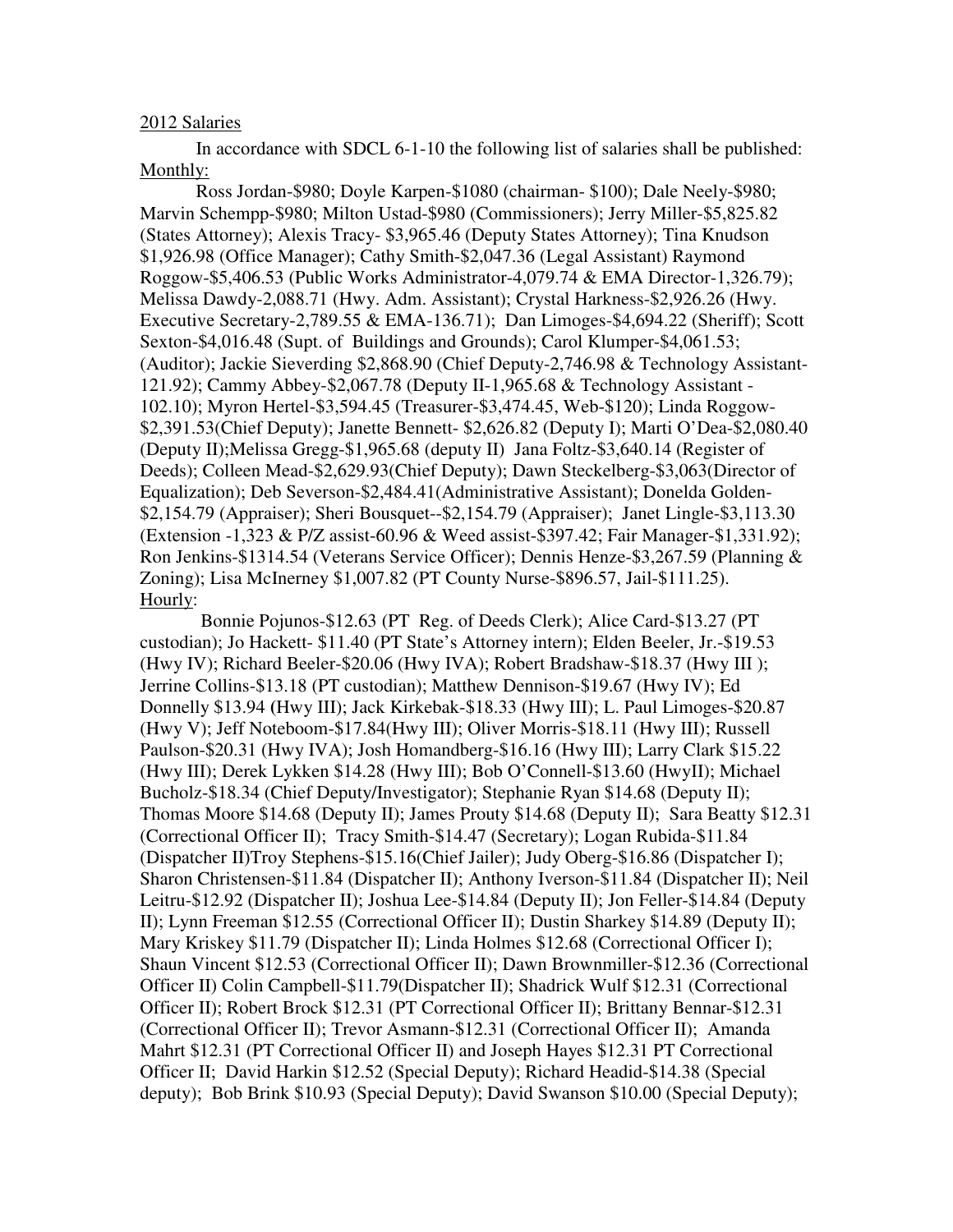James Hurst \$10.00 (Special Deputy); Russel Golden \$10.00 (Special Deputy); Lisa Schenzel \$10.00 (Special Deputy); Rumi Weigel-\$10.72 (WIC/Nurse Secretary); Carolyn Butler-\$10.72 (PT Treasurer/Auditor Clerk); Planning & Zoning and Weed board members- \$50 per meeting; Jim Christenson- \$58.00 per call- (Coroner). Deputy Coroners- Kelly Staum, Robert Sayler- \$58 per call.

## Claims

 Motion by Jordan, second by Ustad to approve the following claims. Carried. The following claims have been audited, approved and warrants drawn on the same: Bi-Weekly payroll for 01-13-12: Auditor \$148.54; Treasurer \$ \$297.08; State's Attorney \$ \$677.32; Public Building \$ \$499.40; Register of Deeds \$ \$624.48; Sheriff \$ \$32,919.80; Nurse \$ \$159.15; WIC \$ \$377.04; Highway \$19,731.23.Alcester Union (Legals/Ad) \$551.40; Alliance Communication (Phone) \$478.40; Am San (Supp) \$558.66; Avera University Psych (Care) \$167.76; Beresford Republic (Public Info/Supp) \$807.38; Bierschbach Equipment (Repairs) \$463.00; Bullberry Systems (Maint) \$9,150.00;Century Link (Phone) \$1,313.51; Century Link (Phone) \$2.89; Chesterman (Water) \$120.75;City Of Alcester (Util) \$52.10; City Of Vermillion (Supp) \$126.00; Community Health Clinic (Care) \$1,275.95; Country Estates Truck (Maintenance) \$989.43; Dakota Dunes North Sioux (Legals) \$800.34; Dakotabilities (Allotment) \$360.00; Elk Point Ambulance (Transport) \$386.75; Fastenal Company (Supp) \$27.46; Fed Ex (Postage) \$11.26; Frontier Consultants (Prof Services/Fees) \$2,043.00; Guarantee Oil (Supp) \$132.52; Heiman Fire Equip (Supp) \$793.60;Hickory Tech (Phones) \$122.70; Honeywell (Maint) \$6,729.00; Horn Law Office (Ct Appt Atty) \$430.20; Iowa Office Supply (Supp) \$45.94; Jacks Uniform (Equip) \$25.95; James Prouty (Equip) \$9.00; Janitor Depot (Supp) \$107.90; Jensen Insurance (Ins) \$80.00; Jerry Miller (Mileage) \$23.68; Johnson Feed (Supp) \$4,153.60; Jones Food Center (Supp) \$23.15; Katie Johnson (Pub Def) \$2,336.15; Knology (Phone/Internet) \$226.78; Leader Courier (Legals) \$804.73; Marshall & Swift (Supp) \$957.65; Mcleods (Supp) \$225.23; Michael McGill (Pub Def) \$2,820.77; Microfilm Imaging System (Rental) \$75.00; Mid Country Machinery (Repairs/Supp) \$447.11; Mid State Organized Crime (Dues) \$100.00; Midwest Radar & Equip (Maint) \$280.00;Midwest Wheel Companies (Repairs/Supp) \$218.23; Minnehaha County Regional (Care) \$1,380.00; Muller Auto Parts (Supp) \$59.46; Northland Products (Suppl) \$1,009.50; Ollies Drive Inn (Meals for Jail) \$10,304.75; Pedersen Machine (Repairs) \$847.37; Perkins Office Solutions (Supp) \$864.91; Peterson, Stuart, Rumpca (Pub Def) \$7,008.45; Pioneer Drug (Drugs) \$1,341.01; Quill Corporation (Supp) \$351.13; Rumi Weigel (Mileage) \$58.83; Safe-N-Secure Security (Rep/Maint) \$534.69; Sams Club (Supp) \$331.09; SDEMA (Dues) \$60.00; SDML Workers' Compensation (Workmen's Comp) \$42,029.00; SDSA (Dues) \$781.97; SECOG (SECOG) \$14,434.00; Servall Towel (Towel Service) \$49.92; Sheriff of Woodbury County (Return) \$22.52; Sioux Falls Two-Way Radio (Maint) \$110.99; Sioux Laundry (Wash for Jail) \$560.10; Siouxland Humane Society (Care) \$37.00; Southeast Farmers Elevator (Supp/Rep) \$1,181.65; State Bank of Alcester (Payment) \$3,931.78; State of South Dakota (Phone) \$318.72; State Treasurer (January Remittance) \$186,524.70; Sturdevant's Auto Parts (Repairs/Supplies) \$653.07; Taylor Gylfe (Subpoena) \$39.24; Total Stop Food Store (Supplies) \$4.98; Union County Treasurer (Property Purchase Charges) \$512.37; Verizon Wireless (Util) \$191.04; Weed & Pest